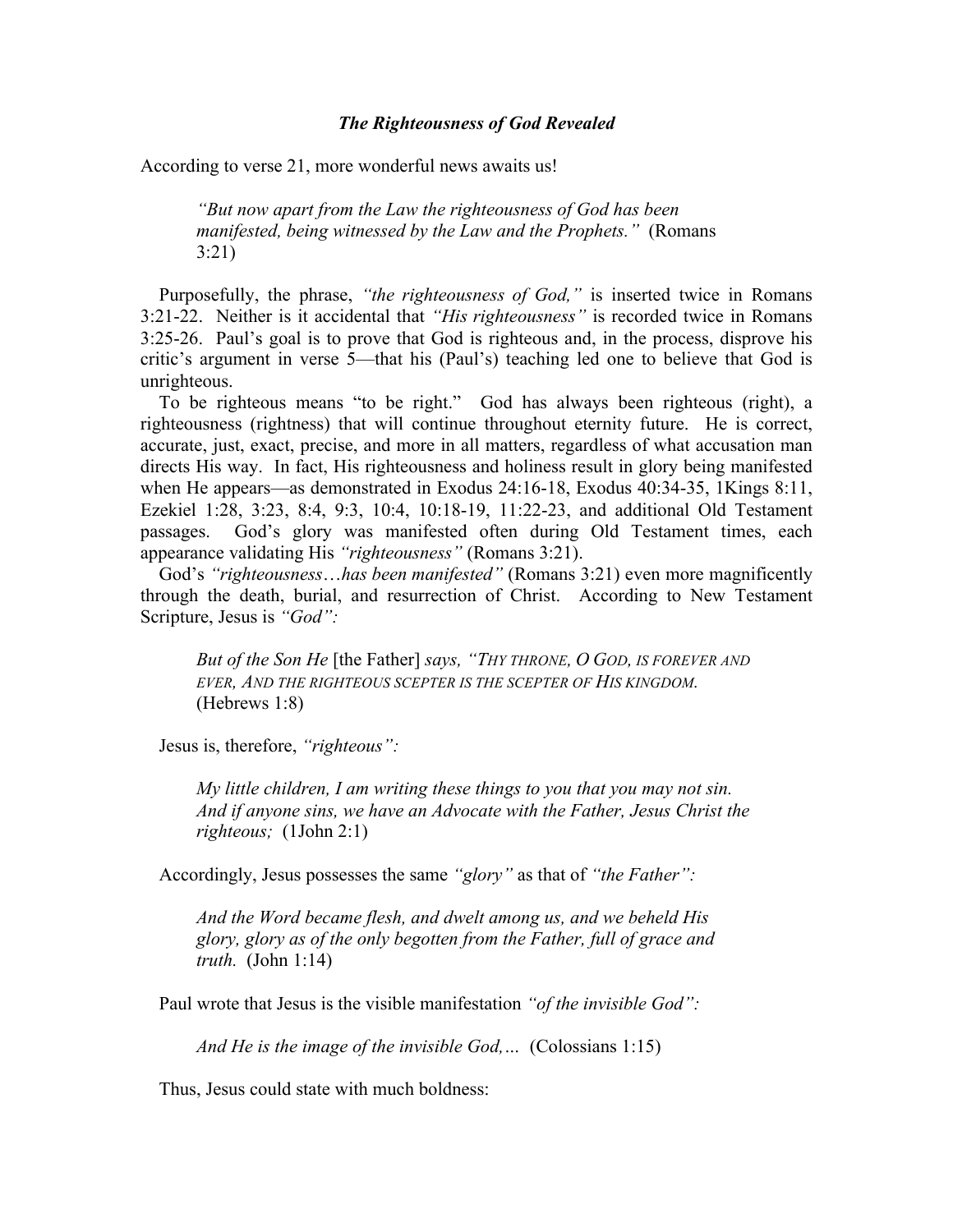*… He who has seen Me has seen the Father;…* (John 14:9)

 Jesus is, hence, *"one"* with *"the Father": "I and the Father are one*.*"* (John 10:30)

 Not only was the Father's righteousness *"revealed"* through Jesus' life, but His righteousness was also revealed through Jesus' death— which explains Paul's words of Romans 1:17:

*"For in it* [the gospel] *the righteousness of God is revealed from faith to faith*…*"* (Romans 1:17)

 The necessity of the cross is progressively revealed to those who passionately pursue truth. So, God's *"righteousness…is revealed from faith to faith"* as we mature in the faith.

 Because the God of the gospel is righteous, Paul describes the Scriptures (God's letter to man) as *"holy":*

*which He promised beforehand through His prophets in the holy Scriptures,* (Romans 1:2)

Peter describes the Scriptures as *"pure":*

*long for the pure milk of the word,* (1Peter 2:2)

Jesus describes the Scriptures as *"truth":*

…*Thy word is truth*. (John 17:17)

 Therefore the gospel is unadulterated truth, free of contradiction. Otherwise, it is error—a fact disregarded by an increasing number of "so called" believers. Should the gospel contain contradiction, God would be a contradiction—and thus unrighteous. Praise God that the gospel, when studied in context and according to all the Scriptures rather than a select few interpreted out of context, is free of even the slightest inconsistency. Otherwise, God is not the righteous, holy, just, and sovereign Ruler of the universe He claims to be.

 God must be righteous, for His *"righteousness"* (Romans 3:21) is what allows Him to make the repentant, believing sinner righteous. In other words, remove God's righteousness and He can make no man righteous.

 God's righteousness was vividly displayed through both the giving of the Law and the cross of Christ. However, a great disparity exists between what either could accomplish.

 God's righteousness was powerfully manifested on Mount Sinai as He spoke the Ten Commandments to Israel (Exodus 20:1-19). However, their response exposed the weakness of the Law: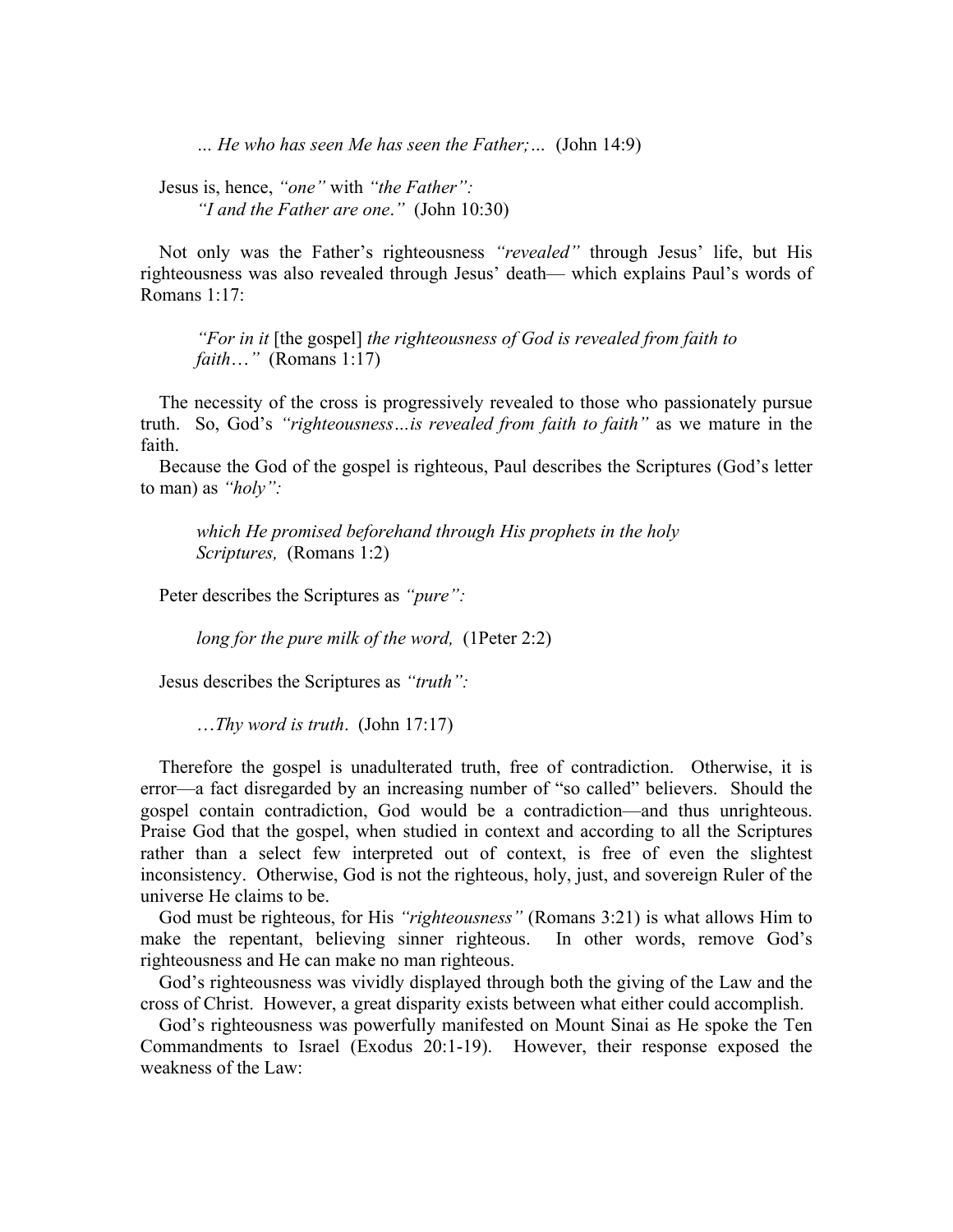*And all the people perceived the thunder and the lightning flashes and the sound of the trumpet and the mountain smoking; and when the people saw it, they trembled and stood at a distance. Then they said to Moses, "Speak to us yourself and we will listen; but let not God speak to us, lest we die."* (Exodus 20:18-19)

 Instead of the conditional covenant of Law drawing the Israelites to Jehovah, it hampered their fellowship with their Creator: *"but let not God speak to us, lest we die"* (Exodus 20:19). This fact proves that even though God's righteousness has been revealed through the Law, the Law is incapable of establishing an intimate relationship between God and man. Thus, the deeds of the Law can never result in salvation:

*because by the works of the Law no flesh will be justified in His sight; for through the Law comes the knowledge of sin.* (Romans 3:20)

 Although the sacrifices offered under the Law covered sin (when offered in faith), they could never remove sin:

*For it is impossible for the blood of bulls and goats to take away sins.* (Hebrews 10:4)

If the Law is broken in one point, it is broken in all points:

*For whoever keeps the whole law and yet stumbles in one point, he has become guilty of all.* (James 2:10)

 Actually, the Law was given not so we might earn our salvation through keeping its requirements, but as a means through which God could break us—show us our need for a Savior:

*Therefore the Law has become our tutor to lead us to Christ, that we may be justified by faith.* (Galatians 3:24)

 In fact, the Law was given so we might sin more, and in turn, recognize our sinful state:

*And the Law came in that the transgression might increase;…* (Romans 5:20)

Therefore, the old covenant of Law is inadequate to save:

*who also made us adequate as servants of a new covenant, not of the letter, but of the Spirit; for the letter* [Law] *kills, but the Spirit gives life.* (2Corinthians 3:6)

Yet, *"the Law is holy":*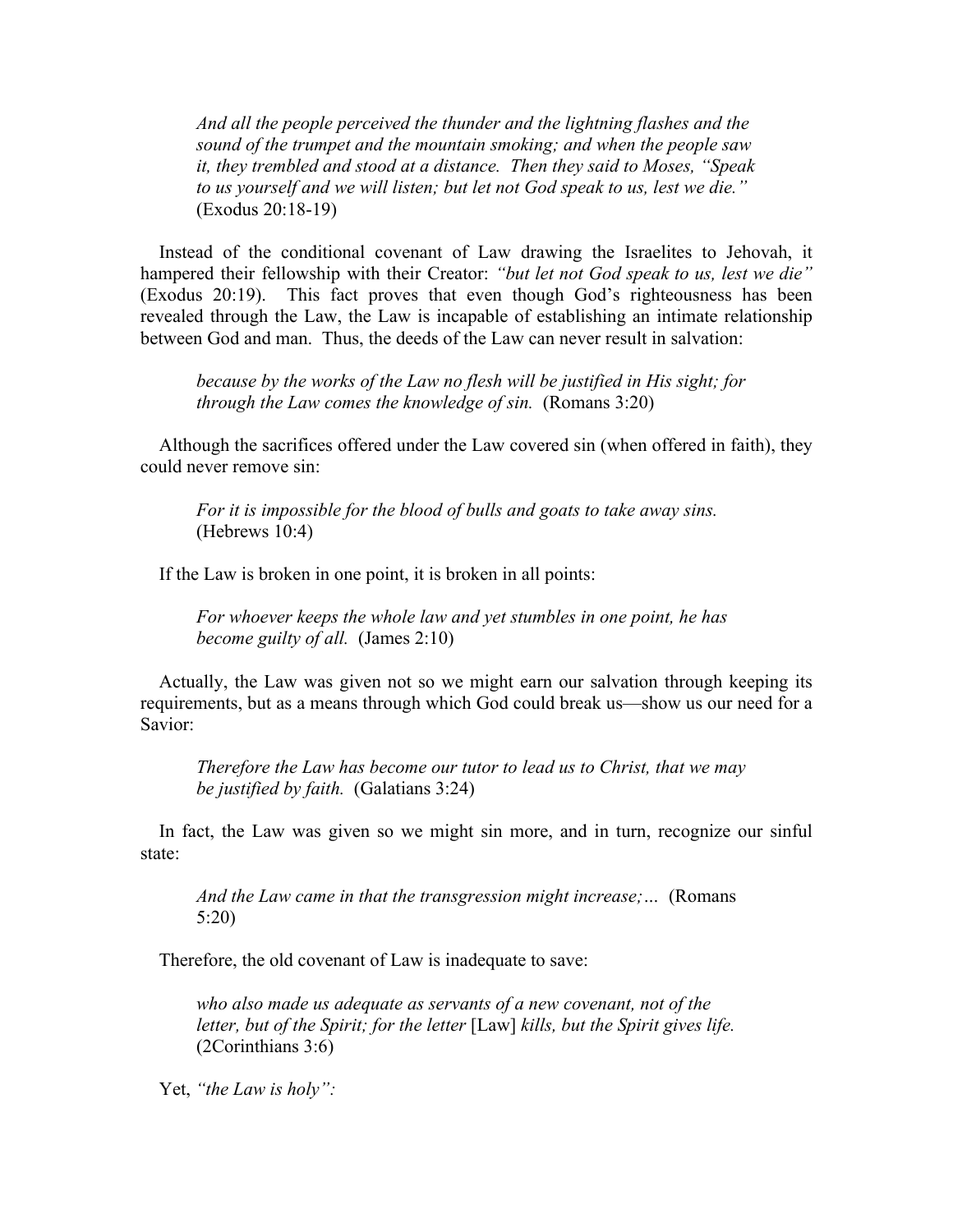*So then, the Law is holy, and the commandment is holy and righteous and good.* (Romans 7:12)

 *"The Law is holy"* because it functions in the manner that God prescribes: It convicts the depraved of their need for a Savior. This truth makes Paul's words of 2Corinthians 3:7-11 extremely intriguing:

*But if the ministry of death, in letters engraved on stones, came with glory, so that the sons of Israel could not look intently at the face of Moses because of the glory of his face, fading as it was, how shall the ministry of the Spirit fail to be even more with glory? For if the ministry of condemnation has glory, much more does the ministry of righteousness abound in glory. For indeed what had glory, in this case has no glory on account of the glory that surpasses it. For if that which fades away was with glory, much more that which remains is in glory.* (2Corinthians 3:7- 11)

 The old covenant (Law) *"kills"* and is, thus, totally incapable of making a person righteous. Therefore, it came with *"fading…glory."* The new covenant of grace, however, empowered by God's *"Spirit,"* came with *"even more…glory," "glory…which remains"*— which explains John's words in John 1:17:

*For the Law was given through Moses; grace and truth were realized through Jesus Christ.* (John 1:17)

 These passages also explain the transformation that occurred in the apostles on the day of Pentecost (Acts 2). Having chosen to repent and believe prior to Acts 2, they (on Pentecost) were empowered by the Holy Spirit so they might understand the accomplishments of Christ in light of the Old Testament Scriptures. This fact is confirmed by Peter's words in Acts 2:14-26, where he used Old Testament passages to validate Jesus' Messiahship. Even Jesus, prior to His ascension and, thus, prior to Pentecost, showed two traveling companions every instance where He is mentioned in the Old Testament:

*And beginning with Moses and with all the prophets, He explained to them the things concerning Himself in all the Scriptures.* (Luke 24:27)

 The only *"Scriptures"* available at that time were those of the Old Testament, for none of the New Testament books were yet written. Even Stephen's sermon in Acts 7 was inundated with Old Testament truth. Stephen's closing words included this statement:

*"Which one of the prophets did your fathers not persecute? And they killed those who had previously announced the coming of the Righteous One, whose betrayers and murderers you have now become;* (Acts 7:52)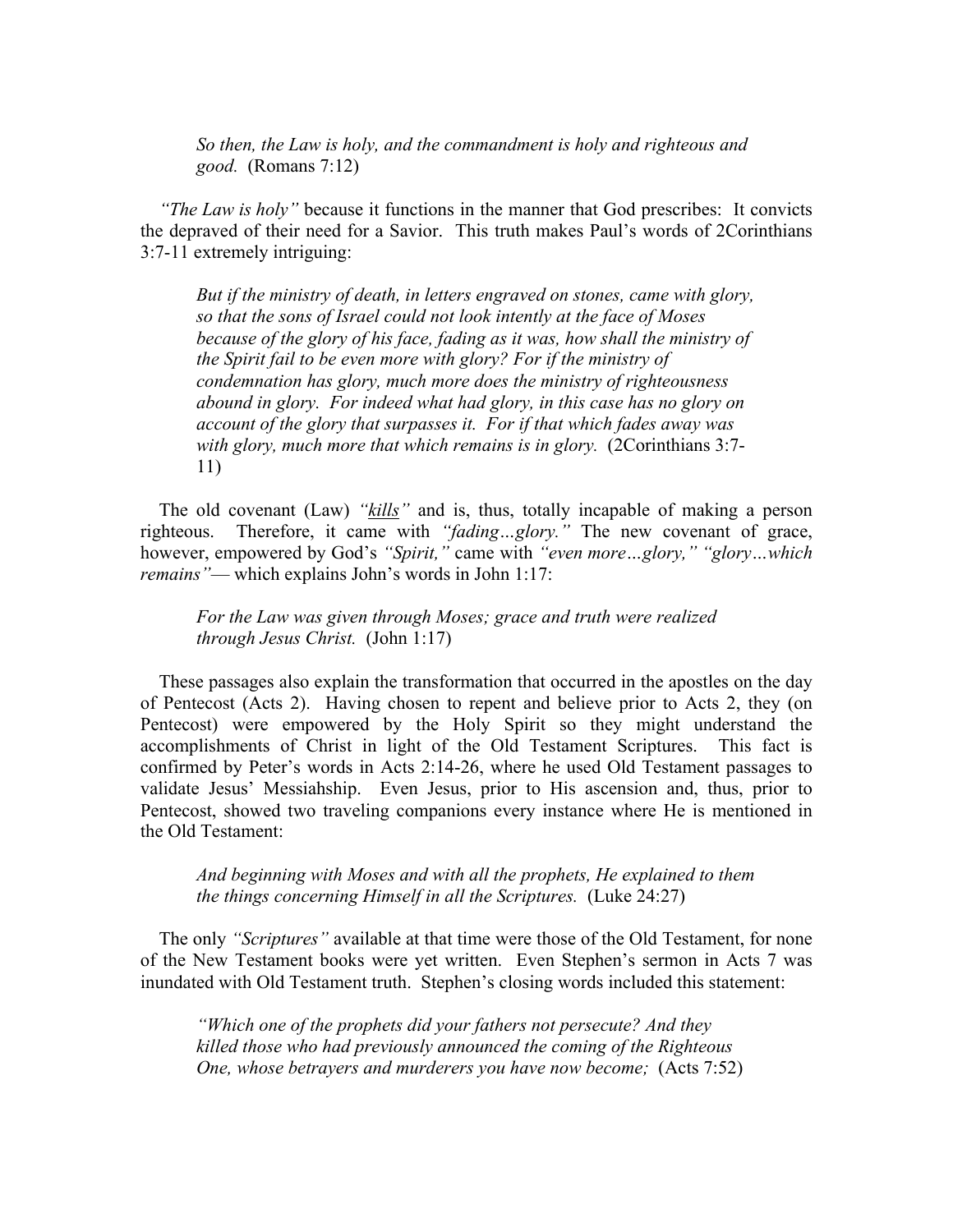Yes, the Old Testament *"prophets…announced the coming of the Righteous One."*

*Conclusion*: The Old Testament *"Law"* and *"Prophets"* are filled with truth regarding the suffering Messiah and the new covenant that would follow. As a result of the new covenant, our righteous God makes us righteous subsequent to our exercising repentance and faith while depraved. Thus Paul writes:

*"But now apart from the Law the righteousness of God has been manifested, being witnessed by the Law and the Prophets."* (Romans 3:21)

 Paul's point in Romans 3:21 is that God's righteousness is bestowed to man *"apart from the Law,"* a truth *"witnessed by"* the portion of the Bible known as *"the Law and the Prophets.*" For example, Abraham came on the scene in the book of Genesis, a section of the Bible known as *"the Law,"* consisting of Genesis through Deuteronomy. Abraham is first mentioned in Genesis 11:26-32. God declared him righteous on the basis of his (Abraham's) faith (Genesis 15:6) prior to issuing the Law in Exodus 20 proving that God declared Abraham righteous *"apart from the Law"* even though it is mentioned in one of the five books of the Bible titled *"the Law."* Romans 3:21 makes an extremely valid statement.

 This *"righteousness of God" "apart from the Law"* is also *"witnessed by…the Prophets"* (Romans 3:21). For instance, Isaiah the prophet *"witnessed"* (prophesied) that a suffering Savior would die for the sin of man, Jesus being the avenue through which *"righteousness"* would be bestowed (apart from the Law) to those who repent and believe while depraved:

*All of us like sheep have gone astray, each of us has turned to his own way; but the LORD has caused the iniquity of us all to fall on Him.* (Isaiah 53:6)

*By oppression and judgment He was taken away; and as for His generation, who considered that He was cut off out of the land of the living, for the transgression of my people to whom the stroke was due?*  (Isaiah 53:8)

*As a result of the anguish of His soul, He will see it and be satisfied; by His knowledge the Righteous One, My Servant, will justify the many, as He will bear their iniquities.* (Isaiah 53:11)

 Jesus' sacrifice, not the sacrifices offered under the Law, allowed Him to *"justify"* (Isaiah 53:11) us—make us as righteous as Himself. Thus, Isaiah spoke of the bestowal of God's righteousness upon those who repent and believe in the portion of the Old Testament known as the Prophets.

 Romans 4:6-8 also teaches that David, a prophet, spoke *"of the blessings upon the man to whom God reckons righteousness apart from work*s*,"* that is, *"apart from"* the *"works"* of the Law.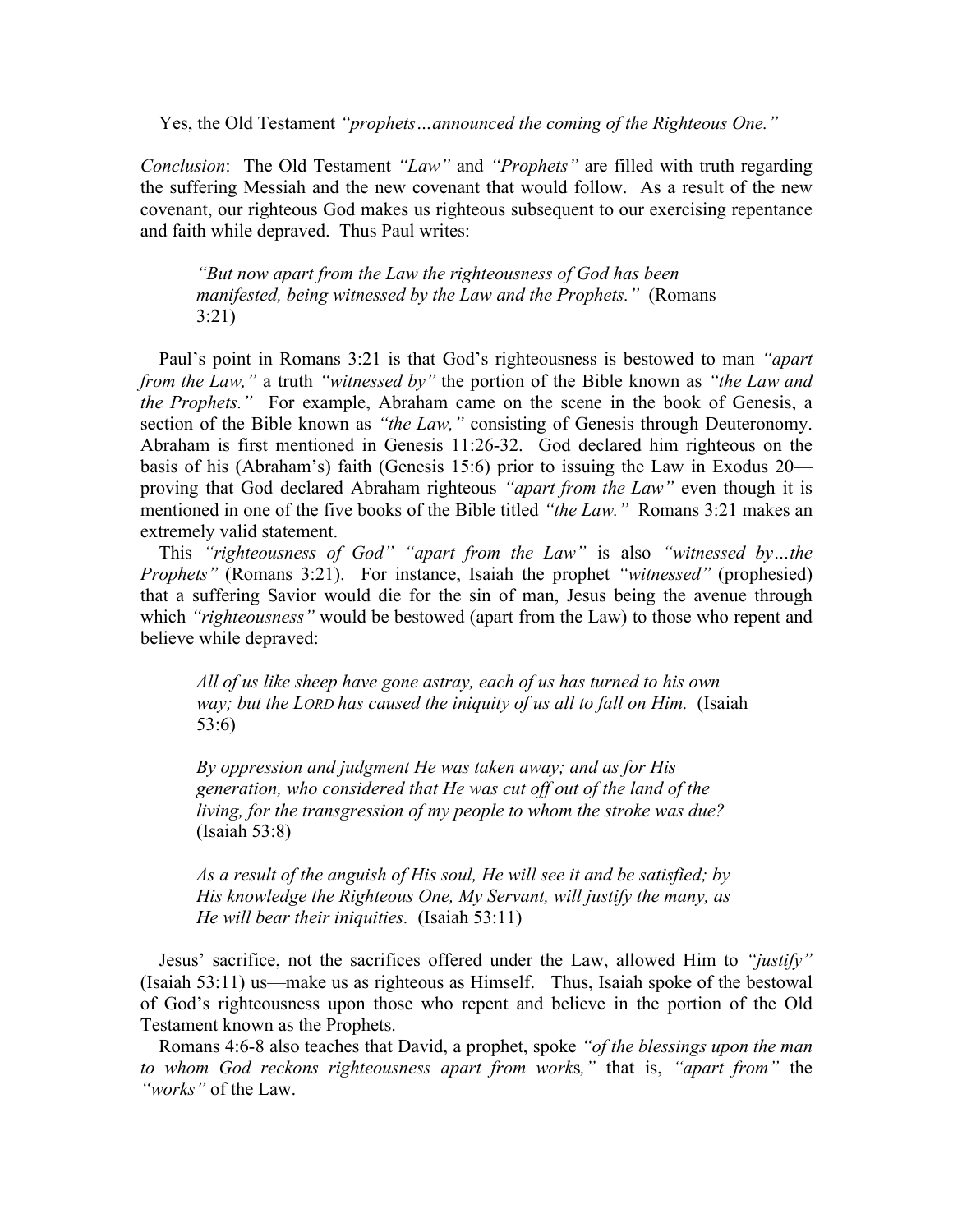God communicated through the prophet Jeremiah that a day would come when He would establish a *"new covenant"* that would replace the old covenant of Law:

*"Behold, days are coming," declares the LORD, "when I will make a new covenant with the house of Israel and with the house of Judah, not like the covenant which I made with their fathers in the day I took them by the hand to bring them out of the land of Egypt, My covenant which they broke, although I was a husband to them," declares the LORD. "But this is the covenant which I will make with the house of Israel after those days," declares the LORD, "I will put My law within them, and on their heart I will write it; and I will be their God, and they shall be My people. "And they shall not teach again, each man his neighbor and each man his brother, saying, 'Know the LORD,' for they shall all know Me, from the least of them to the greatest of them," declares the LORD, "for I will forgive their iniquity, and their sin I will remember no more."* (Jeremiah 31:31-34)

 This new covenant came about as a result of Jesus' death, which is recorded in New Testament Scripture:

*And when He had taken some bread and given thanks, He broke it, and gave it to them, saying, "This is My body which is given for you; do this in remembrance of Me." And in the same way He took the cup after they had eaten, saying, "This cup which is poured out for you is the new covenant in My blood.* (Luke 22:19-20)

 The *"new covenant"* is also addressed in the book of Hebrews, the writer quoting Jeremiah 31:31-33:

*But now He has obtained a more excellent ministry, by as much as He is also the mediator of a better covenant, which has been enacted on better promises. For if that first covenant had been faultless, there would have been no occasion sought for a second. For finding fault with them, He says, "BEHOLD, DAYS ARE COMING, SAYS THE LORD, WHEN I WILL EFFECT A NEW COVENANT WITH THE HOUSE OF ISRAEL AND WITH THE HOUSE OF JUDAH; NOT LIKE THE COVENANT WHICH I MADE WITH THEIR FATHERS ON THE DAY WHEN I TOOK THEM BY THE HAND TO LEAD THEM OUT OF THE LAND OF EGYPT; FOR THEY DID NOT CONTINUE IN MY COVENANT, AND I DID NOT CARE FOR THEM, SAYS THE LORD. "FOR THIS IS THE COVENANT THAT I WILL MAKE WITH THE HOUSE OF ISRAEL AFTER THOSE DAYS, SAYS THE LORD: I WILL PUT MY LAWS INTO THEIR MINDS, AND I WILL WRITE THEM UPON THEIR HEARTS. AND I WILL BE THEIR GOD, AND THEY SHALL BE MY PEOPLE. "AND THEY SHALL NOT TEACH EVERYONE HIS FELLOW CITIZEN, AND EVERYONE HIS BROTHER, SAYING, 'KNOW THE LORD,' FOR ALL SHALL KNOW ME, FROM THE LEAST TO THE GREATEST OF THEM. "FOR I WILL BE MERCIFUL TO THEIR INIQUITIES, AND I WILL REMEMBER THEIR SINS NO MORE." When He said, "A new covenant," He has made the*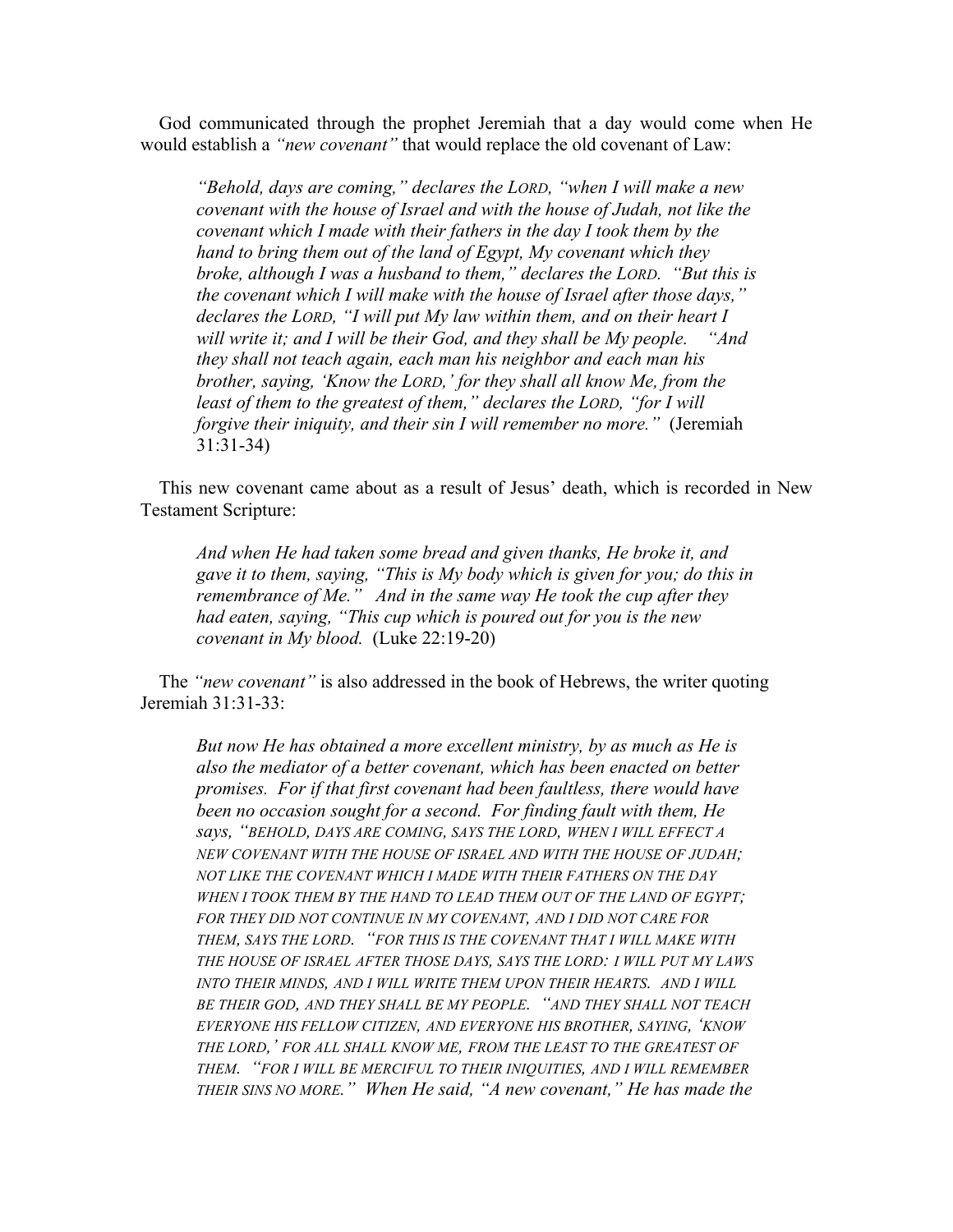*first obsolete. But whatever is becoming obsolete and growing old is ready to disappear.* (Hebrews 8:6-13)

 This *"new covenant"* ushered in the age of *"grace,"* which allowed Paul to state that the New Testament believer is *"not under Law, but under grace":*

*For sin shall not be master over you, for you are not under law, but under grace.* (Romans 6:14)

 We live in the age of *"grace"* because Jesus, our high priest, serves under a different priesthood than is required by the Law. The priesthood associated with the Law is the Aaronic priesthood. Jesus, on the other hand, is a *"priest…according to the order of Melchizedek":*

*For it is witnessed of Him, "THOU ART A PRIEST FOREVER ACCORDING TO THE ORDER OF MELCHIZEDEK."* (Hebrews 7:17)

 Based on the book of Hebrews, *"when the priesthood is changed,"* the *"law"* changes as well:

*for when the priesthood is changed, of necessity there takes place a change of law also.* (Hebrews 7:12)

 Through becoming *"partakers"* of the new covenant of *"grace"* (Philippians 1:7), we live under the *"law* [or principle] *of the Spirit"*—which brings *"life."* We no longer live under *"the letter"* of the old covenant of Law—which results in *"death"* (Romans 8:2; 2Corinthians 3:6):

*For it is only right for me to feel this way about you all, because I have you in my heart, since both in my imprisonment and in the defense and confirmation of the gospel, you all are partakers of grace with me.* (Philippians 1:7)

*For the law* [principle] *of the Spirit of life in Christ Jesus has set you free from the law of sin and of death.* (Romans 8:2)

*who also made us adequate as servants of a new covenant, not of the letter, but of the Spirit; for the letter kills, but the Spirit gives life.*  (2Corinthians 3:6)

 By means of the new covenant, therefore, God imparts His righteousness to all who repent and believe while depraved:

*He made Him who knew no sin to be sin on our behalf, that we might become the righteousness of God in Him.* (2Corinthians 5:21)